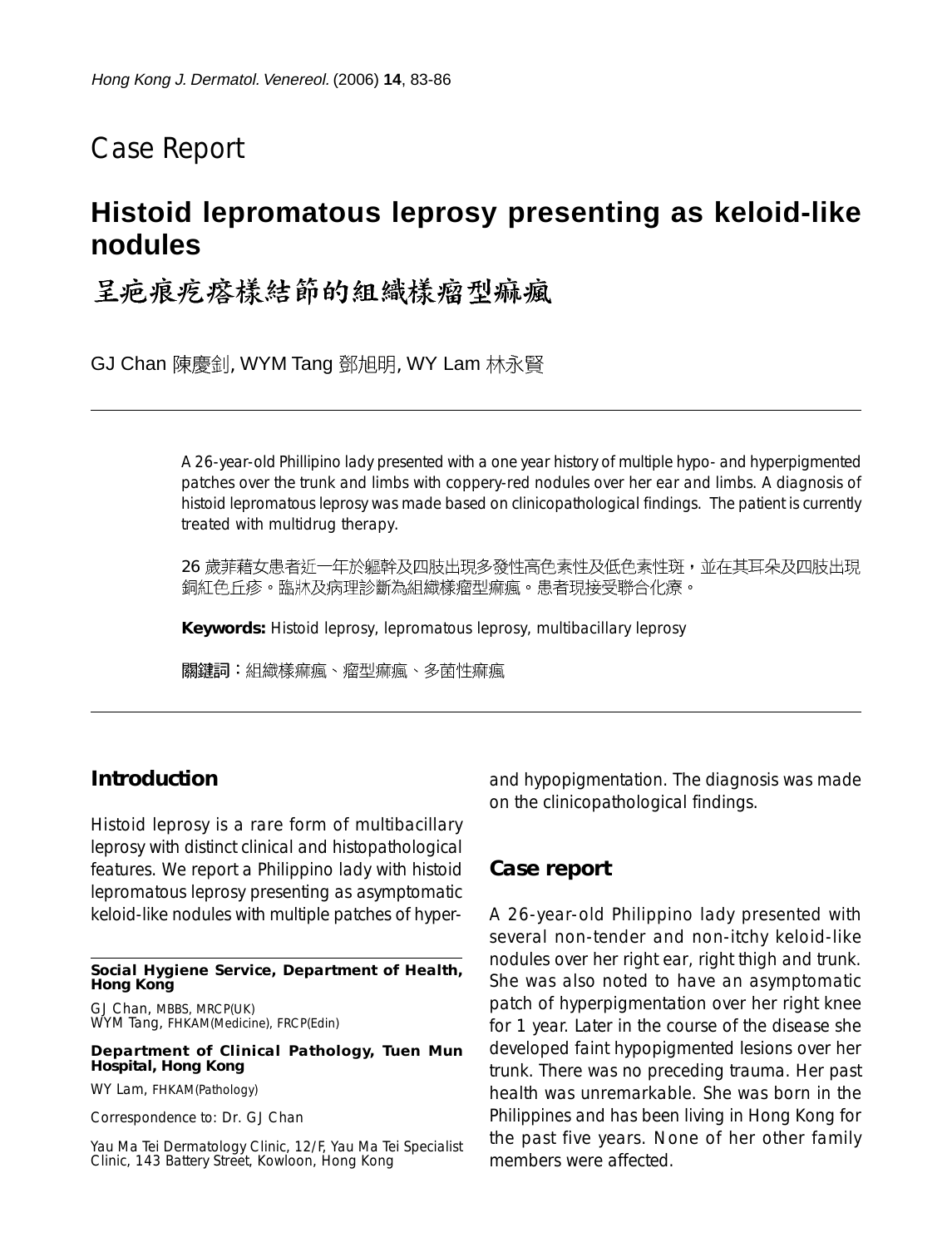Physical examination revealed a hyperpigmented erythematous-tan patch over her right knee extending to the lateral aspect of her knee (Figure 1). The lesion had an irregular border and was in some areas indistinct with varying lighter and darker shades of tan-brown. There were also three well-circumscribed firm nodules over the right ear, right thigh and right knee measuring 0.7 to 1.5 cm in diameter (Figures 2 & 3). The thigh and knee lesions were erythematous and coppery coloured spherical nodules while the lesion over the right ear was ellipsoid in appearance with a flesh-coppery colour. The later lesions consisted of faint hypopigmented patches over her trunk and limbs. Pain and light touch sensation were

reduced. Palpation of her peripheral nerves revealed thickening of her left ulnar nerve. Examination of her other systems was unremarkable. The constellation of clinical features suggested histoid Lepromatous leprosy as the most likely diagnosis. Other differential diagnoses of the nodular lesions include dermatofibroma, keloid scars, mycobacterial spindle cell pseudotumour, nodular xanthoma.

An incisional biopsy from the right knee lesion showed a nodular infiltrate of spindle and oval cells underneath a subepidermal Grenz zone (Figure 4). Among the spindle cell proliferation are the diagnostic round vacuolated cells stuffed



**Figure 1.** Hyperpigmented tan-brown patch over the left knee.



**Figure 3.** A well demarcated erythematous dermal nodule over the right thigh.



**Figure 2.** A flesh-tan coloured ellipsoid dermal nodule over the right ear.



**Figure 4.** A nodular infiltrate of spindle and oval cells lies beneath the subepidermal Grenz zone. (H&E, Original magnification x 20).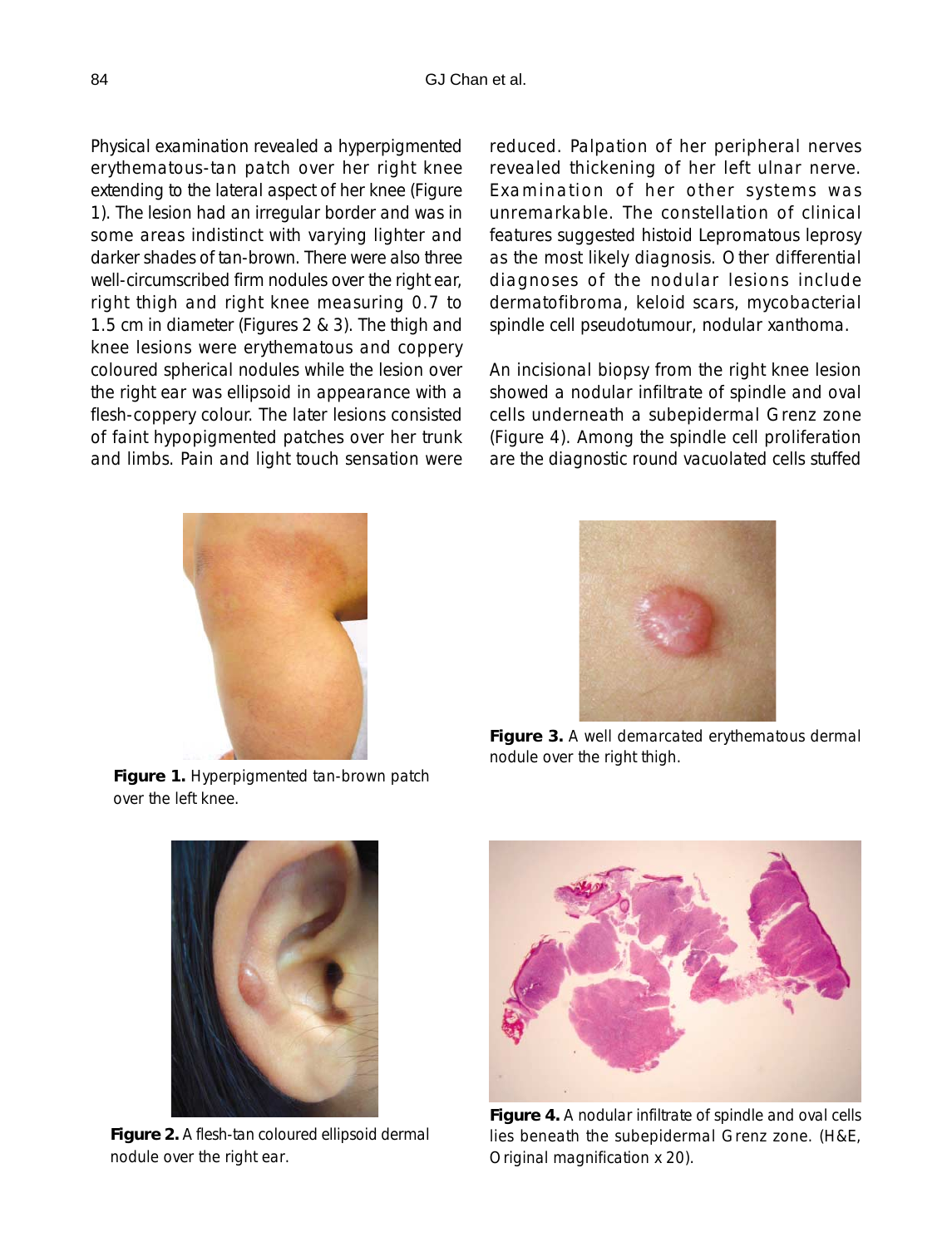with bacillary aggregates (so-called globi) (Figure 5). Myriads of acid fast lepra bacilli are evident with the Fite stain (Figure 6). A slit skin smear was positive with a Bacteriological Index (BI) of 0.16 and a Morphological Index (MI) of 0. The clinical and histological features were consistent with histoid lepromatous leprosy.

Other investigations showed iron deficiency anaemia whilst G6PD activity was normal. Liver and renal functions were normal. Both antinuclear antibody and syphilis enzyme immunoassay (EIA) were negative. The patient was treated with a multi-drug regimen consisting of rifampicin, clofazamine and minocycline.

## **Discussion**

Histoid leprosy is a rare type of multibacillary leprosy with distinct clinical and histological features. It was first described by Wade in 1963. It has a reported incidence of 8.7% amongst lepromatous leprosy (LL) patients, and 1-2% amongst total leprosy patients.<sup>1</sup>

Reports of histoid leprosy have occurred after inadequate and irregular treatment with dapsone monotherapy or multidrug therapy (MDT), but may also occur *de novo* in as many as 68%.2

The aetiopathogenesis of this entity is not clear but an increased cell-mediated and humoral immunity against M. leprae<sup>3</sup> and augmented local CMI demonstrated by necrosis and ulceration<sup>4</sup> have been observed. These findings have been suggested to represent a hyperactive expression of multibacillary leprosy in an effort to restrict/ localise or focalise the disease.<sup>5</sup>

Clinically, histoid leprosy occurs as sharply delineated cutaneous or subcutaneous papules, nodules, or plaques. These are usually firm, may be translucent and shiny, with an erythematous or coppery colour. The nodules in our patient felt soft during the excision suggesting a recently erupted lesions, whilst the chronic lesions were firmer and fibrotic. They are typically distributed over the backs, buttocks, face, extremities and over the bony prominences, especially the elbows and knees.<sup>6</sup> Facies with relics of LL such as infiltration, loss of eyebrows and depressed nose may be present. These features were not present in our patient. The peripheral nerves may be thickened in the majority and usually affect multiple nerves. The ulnar nerve has been reported as the



**Figure 5.** Diagnostic round vacuolated cells stuffed with bacillary globi. (H&E, Original magnification x 650)



**Figure 6.** Myriads of acid fast lepra bacilli are present. (Fite, Original magnification x 650)